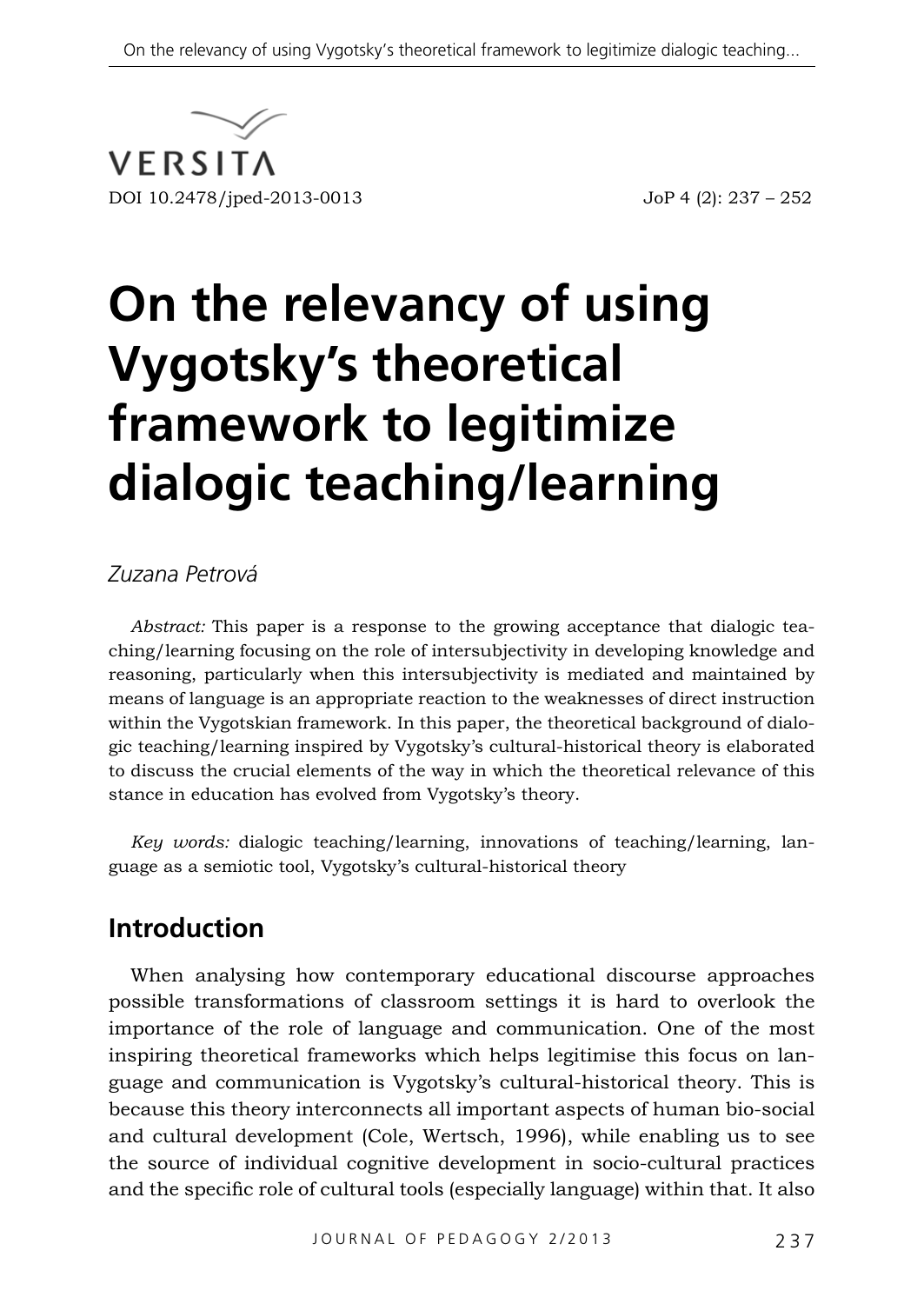simultaneously provides a framework as to how education might specifically contribute to the cognitive growth of individuals focusing particularly on language as a semiotic tool enabling mediation of the individual's cognitive processes. It is noteworthy that Vygotsky's work has been interpreted and further theoretically and empirically elaborated to demonstrate that it is not communication per se, but learning to use language as a semiotic tool that enables us to convert the meaning and function of a specific cultural tool into psychological tools. These tools are required in the transformation of the cognitive behaviour of individuals. Those who seek to innovate in classroom settings in accordance with Vygotskian theory are mostly attracted by the interactive nature of interpersonal communication. The social and individual dimension of learning and development is predominantly reflected in the use of language as a means of maintaining activity in the classroom, in expressing and discussing ideas, and as expressed in the attitudes of all the learners. There is little discussion of the acquisition of specific cultural tools important for developing higher psychological functions.

In this reinterpreted form, Vygotsky's theory has become highly influential in transforming the essence of current school-based teaching/learning and essential for effective teaching/learning that develops the highest cognitive potential in students. Critics of the direct instruction disconcerted with the low level of student activity in the classroom, may find Vygotsky's theory useful in focusing attention on the importance of problem-solving tasks and on the role of teacher as facilitator. For those who are critical of the weak links between school-based learning and everyday life and the requirements of the labour market, this theory provides a potential means to develop the student competencies required in the information age and the service economy (Wells, 2000). Vygotsky's theory has gradually received the status of a complex background which can be fruitfully used to stimulate student development and to help them master the means for transferring competencies, knowledge and skills from current to future activities in a generalised form instrumental to thinking, reasoning and problem solving.

Impact of Vygotsky's theory on educational theory and practice is evident in a rich discourse led to adapt Vygotsky's concepts to innovate classroom settings, mainly to eliminate the dominance of direct instruction in the classroom. Particularly, with specific focus on one of the most famous Vygotsky's concepts, the zone of proximal development, to refer to the ability to solve problems that are beyond the ability of the individual through the guidance of an experienced other (adult or peer), with the potential to stimulate development (for instance, Wertsch, 1979). More recently, there has been a focus on interactively organised teaching/learning in which students can profit from and via social interactions, which are assumed to be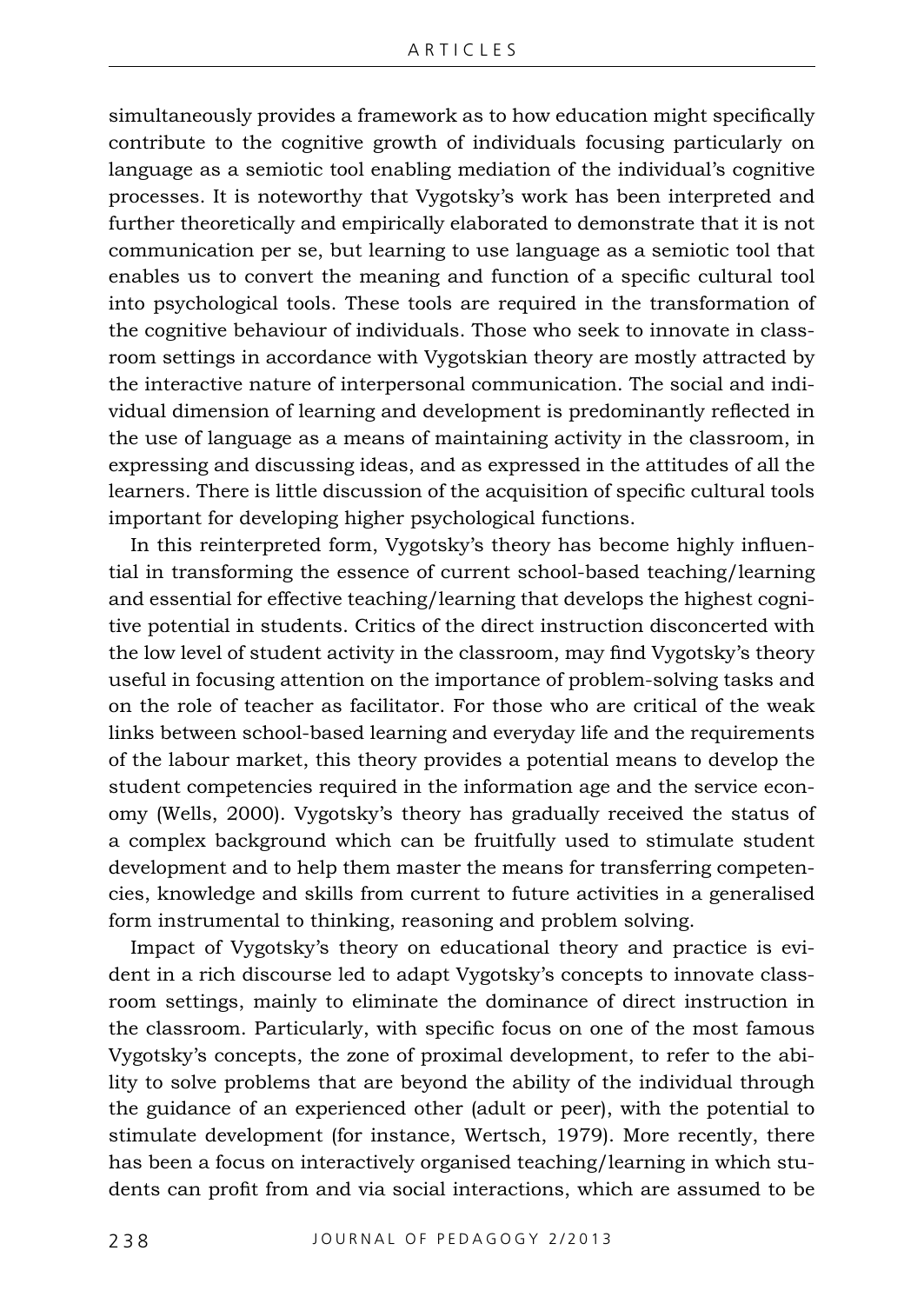a rich source of social plans for dealing with problems which are transferable to the repertoire of individual abilities. In focusing on problem solving the relevancy of cultural tools is questioned mainly because of the need to identify the most effective means of dealing with problem-based tasks which can be transferred to the more general context of problem resolution. The reason the use of language in communication has attracted the attention of scholars and practitioners because it is assumed that interactive problemsolving is the source of new competencies and higher forms of psychological functions, where language is used to negotiate, express points of view, and so forth. But as deeper analyses of the broader context of Vygotsky's work show, mainstream educational discourse has taken inspiration from Vygotsky through misconception rather than through a systematic understanding of the broader context of his theory (Gredler, 2012). In this context, it is questionable whether educational projects or strategies that have been developed based on a misconception of Vygotsky's theory can be used as vehicles for innovative classroom practice that has the potential to initiate cognitive growth which influences the cognitive behaviour of individuals. If they cannot then focusing the attention of scholars and practitioners on minor details of Vygotsky's work is misguided and could lead to the questionable impact on higher psychological functions of pupils as the consequence.

Since one of the most promising prospects for improving the quality of education using the Vygotskian framework is based on elaborating the relationship between language and the development of higher psychological functions, this paper will analyse whether innovations of classroom discourse developed within this perspective can be seen as enrichments that correspond to other components of Vygotsky's theory.

## **Social Embeddedness of Higher Psychological Functions**

The role of language in developing higher psychological functions cannot be discussed without discussing the role of cultural tools because language is assumed to be a unique cultural tool with the special potential to restructure the cognitive behaviour of individuals. In Vygotsky's theory, the development of higher psychological functions is triggered by the use of a specific means – cultural tools – which increases the effectiveness of intentional human action in society. While acquiring the meaning and function of a cultural tool, the novice experiences more effective strategies for dealing with certain situations which evolve in the social-cultural community. When the novice learns how to use these strategies, the meaning and the function of the cultural tools is separated from the material action and affects individual-cognitive processes (Vygotsky, 1978). This is possible because cultural tools are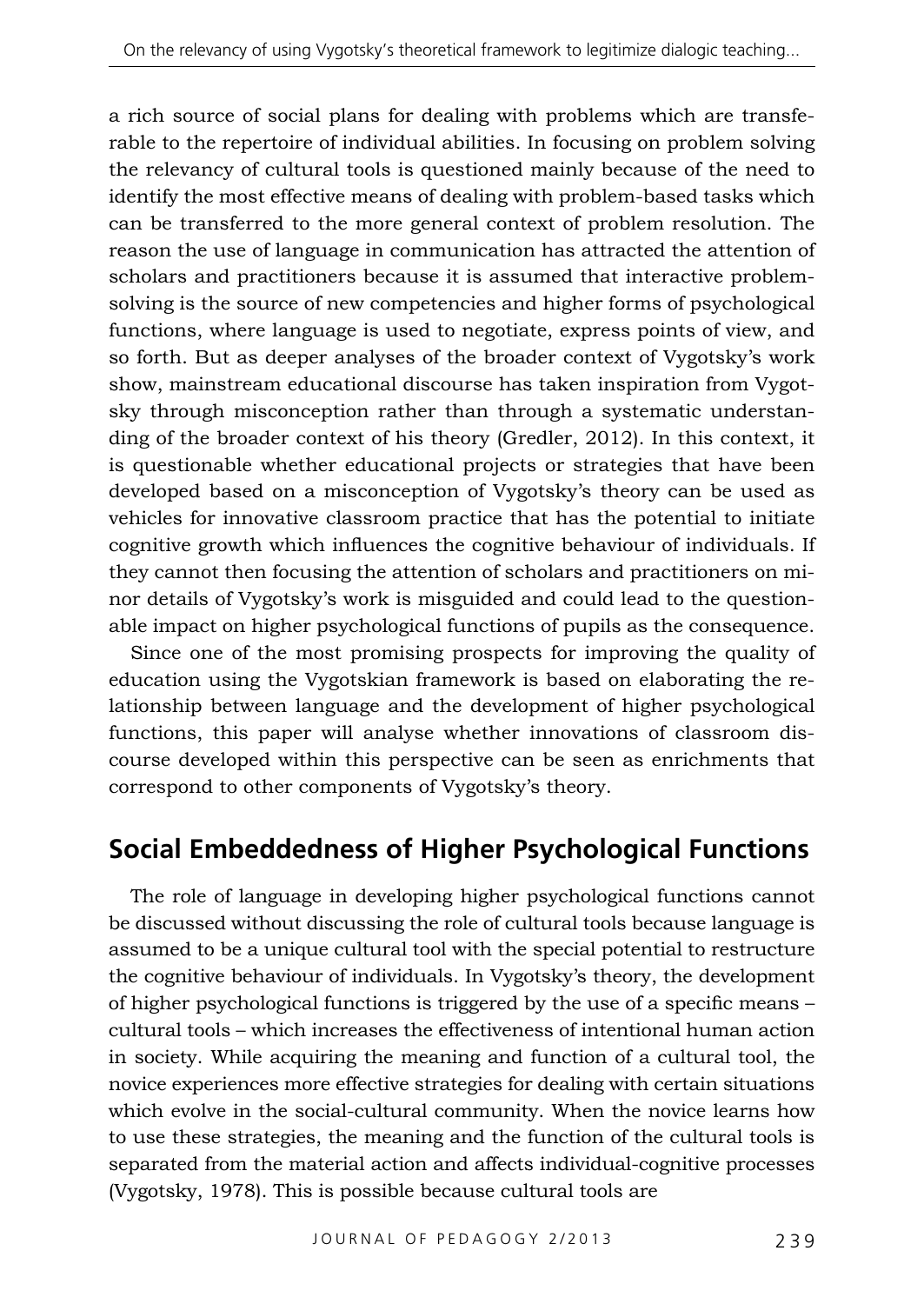embodiments of certain cultural practices, crystallized templates of action, schematized representations of certain ways of doing things in human communities … [and] their acquisition by a child is an integral part of developmental processes, the pathway that defines the very essence of human development and constitutes its content. (Stetsenko, 1999, p. 246-247)

Since their existence and use does not concern individual experience, the collective sharing, use and transgenerational transmission of these tools involves interpersonal communication and symbolic representation (Kozulin & Presseisen, 1995). When the meaning and function of cultural tools is mediated in interpersonal activity, new, culturally more relevant, forms of activity permeate the structure of the human mind and transform the way in which the psychological functions operate. During this process, the individual learns how to act in a culturally more appropriate way, which impacts on how his/her mind is involved in the activity.

Cultural tools are useful means for deploying culturally more relevant strategies for dealing with problem situations, which exceed the effectiveness of the strategies currently available to individuals as a part of the repertoire of independent action. Since the way in which cultural tools are used in activities represents a cultural practice evolved for certain purposes and to deal with situations, the use of cultural tools in activity is not accidental but follows a certain social plan of activity interconnected with the meaning and function of the cultural tool. Through mediating the meaning and function of the cultural tool, the novice's actions should be transformed so as to pursue an effective way of dealing with the problem. The novice takes on the perspective of a culturally more competent other (who demonstrates the meaning and function of the cultural tool in the activity) and from that the novice acquires the socially relevant plan of activity. This involves transforming psychological functions such as memory, attention, perception or thinking and so forth, as it is expressed in one of the most famous explanations of the social origins of higher psychological functions:

Every function in the child's cultural development appears twice: first, on the social level, and later, on the individual level; first, between people (interpsychological) and then inside the child (intrapsychological). This applies equally to voluntary attention, to logical memory, and to the formation of concepts. All the higher functions originate as actual relationships between individuals. (Vygotsky, 1978, p. 57)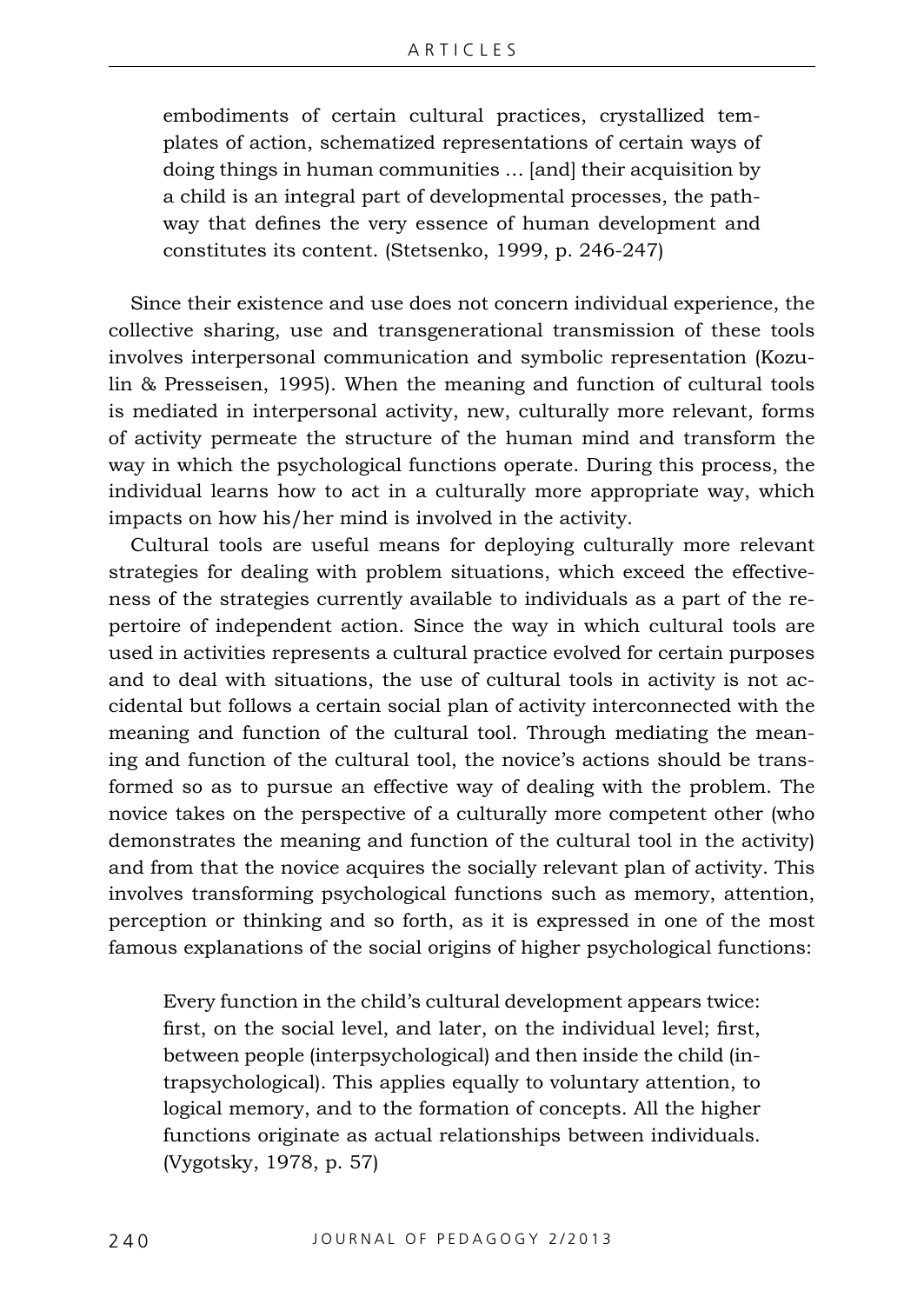In interpersonal situations where emphasis is placed on promoting the ability of individuals to master and maintain intersubjectivity in social activities and to incorporate the other's perspective into the individual plan of activity (Díaz, Neal & Amaya-Williams, 1990), the originally social act (interpsychological function) becomes separated from the context of activity and is internalised as a function of the human mind (becoming an intrapsychological function). Vygotsky (1962) identified language as the means by which higher forms of cognitive functions are transferred from the social plane to the individual plane via a process called internalisation. Linguists, psychologists and educators have attempted to establish which qualities of language are responsible for this transformation and to analyse and explain the potential of this in seeking to elaborate the consequences for the development of higher psychological functions, particularly in classroom settings.

## **Specific Role of Language in Development of Higher Psychological Functions**

Vygotsky (1962) sees language as a semiotic tool that enables the individual to retain substantial features of the activity in a generalised and abstract form which is prerequisite to representing the important aspects of the experience in the mind as mental objects (Valsiner, 2001). Since language is used in this situation, existing human knowledge can be acquired by individuals, firstly being part of shared, interpersonal activity is internalised to become the object of thinking and interpersonal communication independent from material and perceivable aspects of the world. As R. Hasan states,

only language at once defies time, is capable of being reflexive, classifies reality, construes communicable human experience, and articulates the many voices of a culture with equal facility (2005, p*.* 134).

The use of language thus enables the individual to recall and reflect on past events, plan future actions and consciously contribute to the ongoing activity. This enlarges the scope of activities individuals can become involved in because the individual is consequently no longer dependent on material and visual support for activity (ibid.).In joint culturally relevant activities, language is used as the medium through which the social plan of activity is shared with the novice and through which the culturally more competent other guides the activity. While engaged in such an activity, the novice experiences the way in which language is used to guide the joint activity and adopts the social plane of activity as his/her own. Later, while completing similar activities, the novice gives guidance conveying via external speech similar expressions to those the culturally competent other had used to provide guidance before. With repetitive use, these expressions become abbre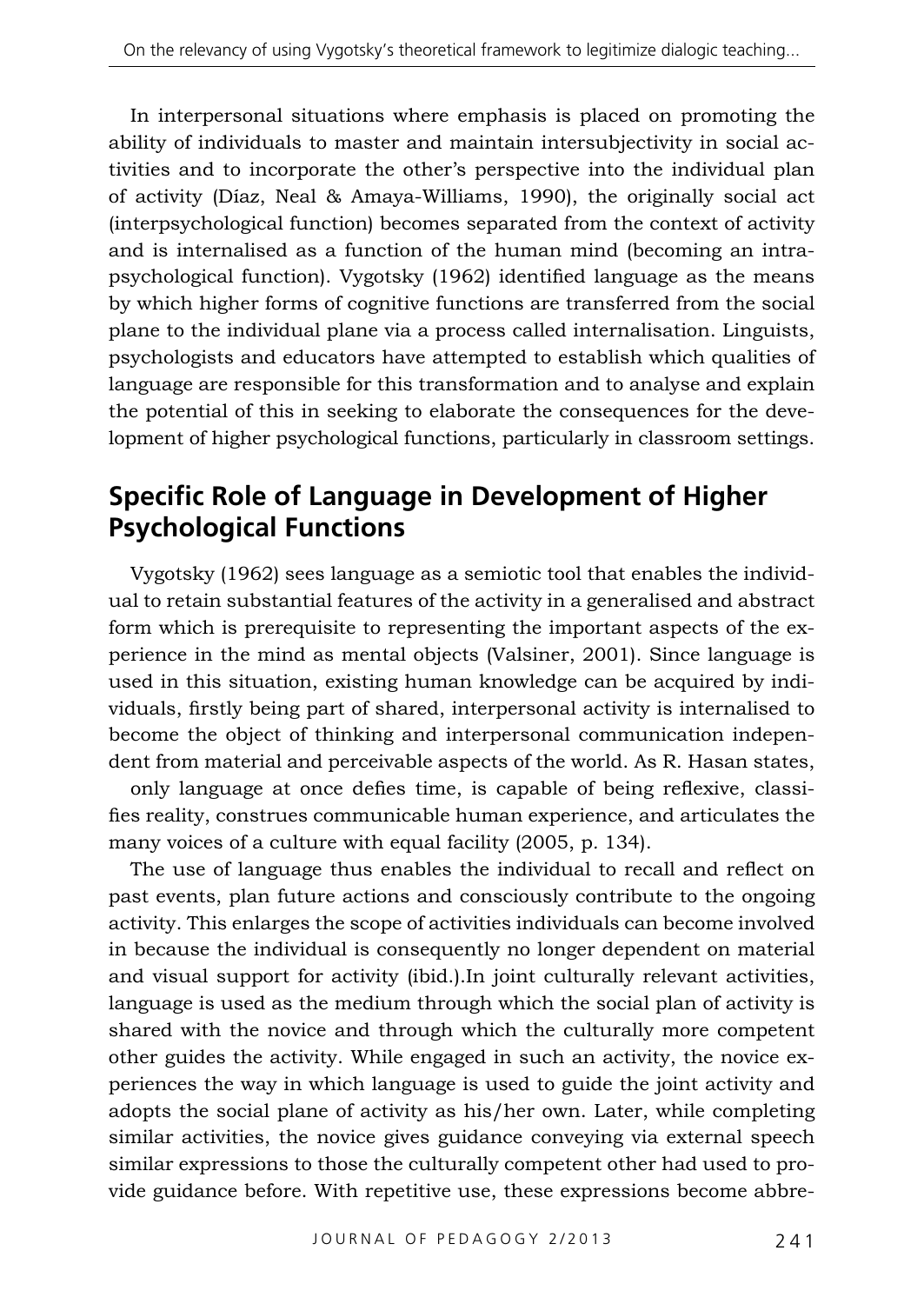viated and take on the form of internal speech (Gaľperin, 1989). In this form they can function as a tool for thinking about activities, for choosing possible strategies of activity, for thinking over possible transformative steps, without needing to be immersed in the context of material activity or dependent on perception. Language captures significant features of culturally relevant activities from the flow of experience and they become the substance of the intrapsychological domain without losing their external manifestation. While other semiotic tools also enable communication, collaboration and problem solving, only linguistic signs mediate the transformation of mental processes to a form in which they can function under *conscious realization*  and *voluntary control* (Hasan, 1995). Mediating the strategy for dealing with the culturally relevant activity by means of language thus means that the dependency of individuals on externally provided strategies of activity can be weakened and independence and full control over psychological functions can be achieved – this is the most notable feature of higher psychological functions (Vygotsky, 1978).

#### **Implications for the Field of Education**

The explanation that higher psychological functions have their origin in social relationships, especially in those enacted between the novice and the culturally more competent other by means of cultural tools incorporated in activity as a strategy for dealing with culturally relevant situations has been developed as a core principle in Vygotsky's cultural-historical theory and has significant consequences for the field of education. Vygotsky's original work also included suggestions on how to rethink the essence of educational content and how to develop instructional methods that would mediate the development of higher psychological functions in students. Most contemporary initiatives focus mainly on the potential use of the zone of proximal development in developing educational strategies for going beyond the existing competencies of *all* students and on developing the social context of learning assumed to be the universal source of cognitive growth in students. However, Vygotsky's Russian followers (for instance, P. Ya. Gaľperin, D. B. Eľkonin, and so on) elaborated the instructional implications, focussing on mediating highly developed cultural tools – theoretical concepts – organised around the clear structure that is peculiar to academic thinking and not adherent to everyday experience and learning (Karpov, 2003). As Tuľviste (1989) concluded from Vygotsky's work, theoretical concepts represent a new way of using words in thinking because they are part of a conceptual system and their meaning is determined by other concepts. They are cognized separately from their *denotata* and form supraempiri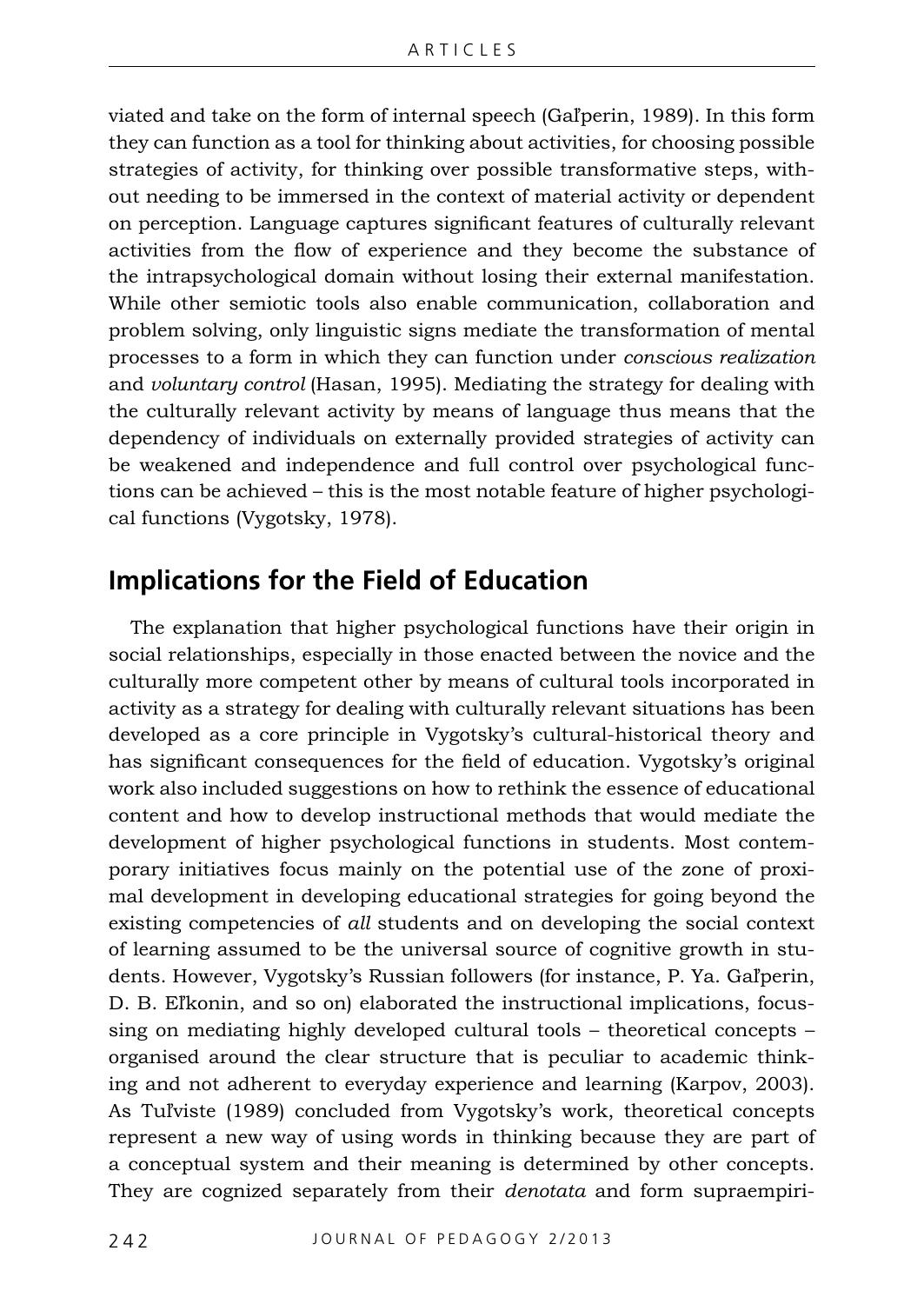cal connections. Separated from external, material reality, the learning of theoretical concepts requires an understanding of the system of knowledge that goes far beyond the individual's current and even potentially accessible prior experience. The mediation of theoretical concepts thus represents the most culturally developed means of instruction with the unique potential to develop higher psychological functions as described by Vygotsky. Even today, the key importance of cultural tools (with a specific focus on language as the semiotic tool) in developing higher psychological functions has been elaborated in minor interpretations of Vygotsky's work, such as general issues relating to semiotic mediation (Valsiner, 2001; Hasan, 1995), or the quality of cultural tools mediated via instruction (Stetsenko, 1999) or the potential of different forms of mediation in developing psychological functions of different structural qualities (Karpov & Haywood, 1998; Kozulin & Presseisen, 1995; Hasan 2002). These authors have developed aspects of Vygotsky's theory which remained unclear or unfinished in his original work, with the aim of innovating in education theory and practice.

More often, Vygotsky's theory has proved attractive to those seeking greater activity and a different context for learning in relation to classroom practices and highlighting the mediating role of the socio-cultural environment in introducing cultural rules, values and functions through social interaction. While the role of cultural tools (including semiotic systems, especially language signs) in learning effective ways of acting is recognised only formally, social interactions as such are viewed as vehicles for developing higher forms of cognition in individuals. They believe that individual cognitive development is distributed between the learner and the culturally more competent other (Hutchins, 1996). There is recognition of the social context of leaning, which is further elaborated in order to demonstrate how supportive it is in maintaining interaction during classroom activities and in developing the divergent thinking of students. There is little discussion of the potential wielded by cultural tools of various qualities and forms and by the different ways in which their function may be mediated in purposeful human activity. In particular, there is scant consideration of what kind of unique cultural tools might be present in the tradition of formal education (but not in everyday learning), which mediate and transform human cognition efficiently and in a way that other contexts are not able to mediate (Arievitch & Stetsenko, 2000). As we will demonstrate in what follows, it is the social context for learning and the modified teacher and student roles that have mainly encouraged scholars and practitioners to apply Vygotsky's ideas in classroom practice. Consequently, classroom social interaction involving communication, but with no significant connection to the scientific concepts is seen as the cornerstone for developing a thinking community – one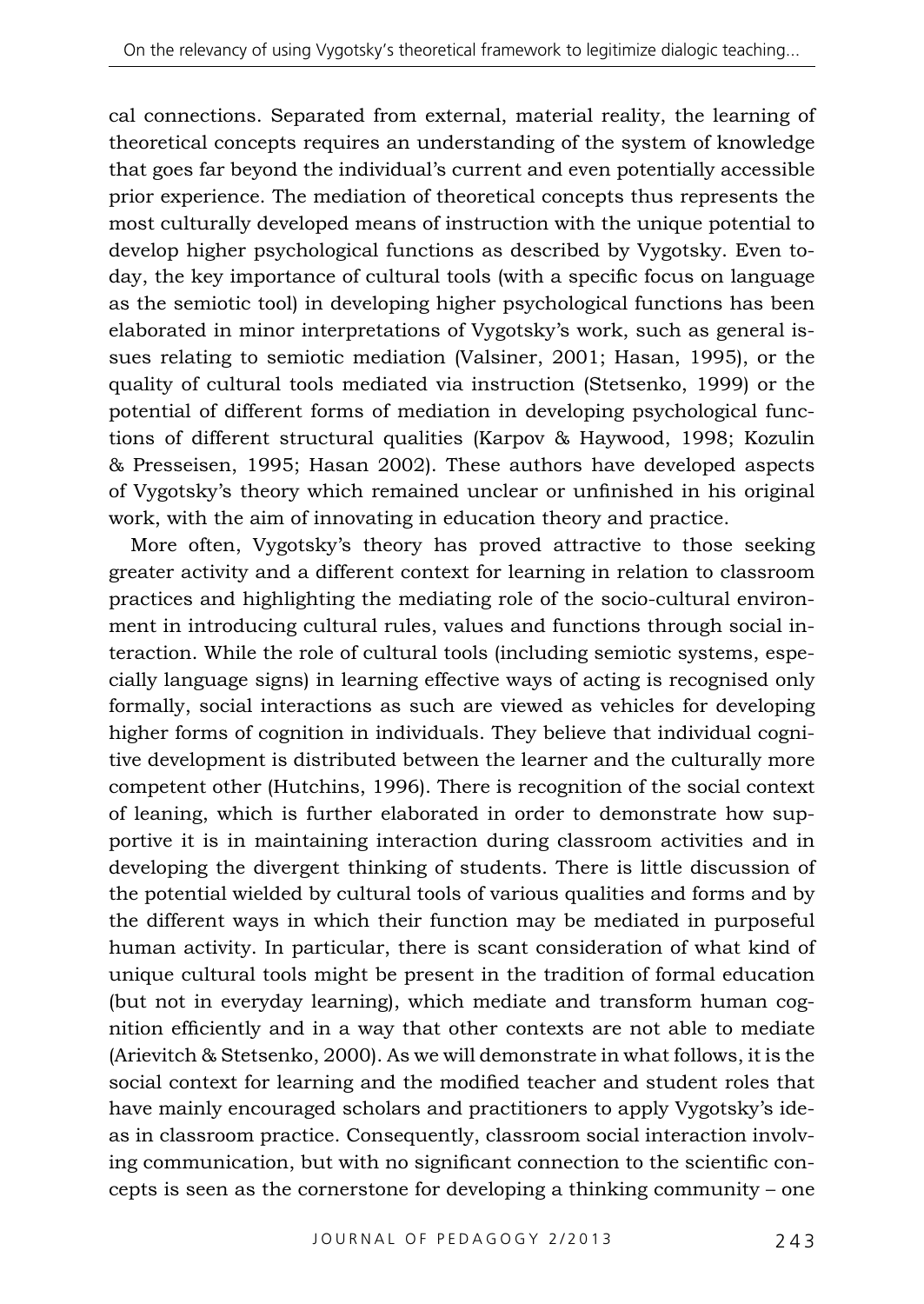in which learners are able to express their own ideas, ask questions, accept the ideas or viewpoints of others, discuss possible solutions, and maintain this attitude long-term.

#### **Dialogic Shortcuts in Applying Language as a Cultural Tool in Teaching/Learning**

If we dismiss the notion that school based teaching/learning mediates higher psychological functions through the teacher's use of activities and selected cultural tools to develop powerful cognitive strategies and reduce student dependence on the supervision of others or on contextual support, then education tends to focus on the interactive nature of the teaching/ learning process – a standpoint familiar to social constructivist perspectives on teaching and learning. Here, the role of language in teaching/learning is viewed in terms of the construction of meaning and as the appropriation of socially derived forms of knowledge. These are not internalised directly, but through individual transformations requiring *interaction*, *negotiation* and *collaboration* (for a more detailed explanation, see for instance Palincsar, 1998).

The role of language is of particular interest to scholars and practitioners because it supports the interactive nature of learning. When students perform meaningful activities there must be constant interplay between student and teacher and between student and student. As a consequence, the need to reconstruct the function of the cultural tools in cooperation and interaction with someone who is aware of the meaning of these cultural tools is not discussed as a leading strategy in teaching/learning (Stetsenko, 1999). Mediation of culturally valued forms of psychological functioning in interactions between students and culturally more competent others in interactive but asymmetric relationships loses significance, since the construction of meaning requires more than one perspective. These interactions, as Wells (2007) states, are not found in classrooms where the teacher provides a monologue on "what is known" and what is taken to be true. On the contrary, the use of *dialogue* as a leading strategy for learning provides space for the negotiation of meanings, especially when students are engaged in meaningful activities requiring collaboration.

The participatory perspective in educational discourse has thus come to dominate educational theory and practice as a result of the growing acceptance that all knowledge is distributed among the members of society no matter how culturally experienced and competent they are. All learning should be treated as "a sociocultural process based on negotiation of values and social co-construction" (Matusov, 1998, p. 335) so as to respect this as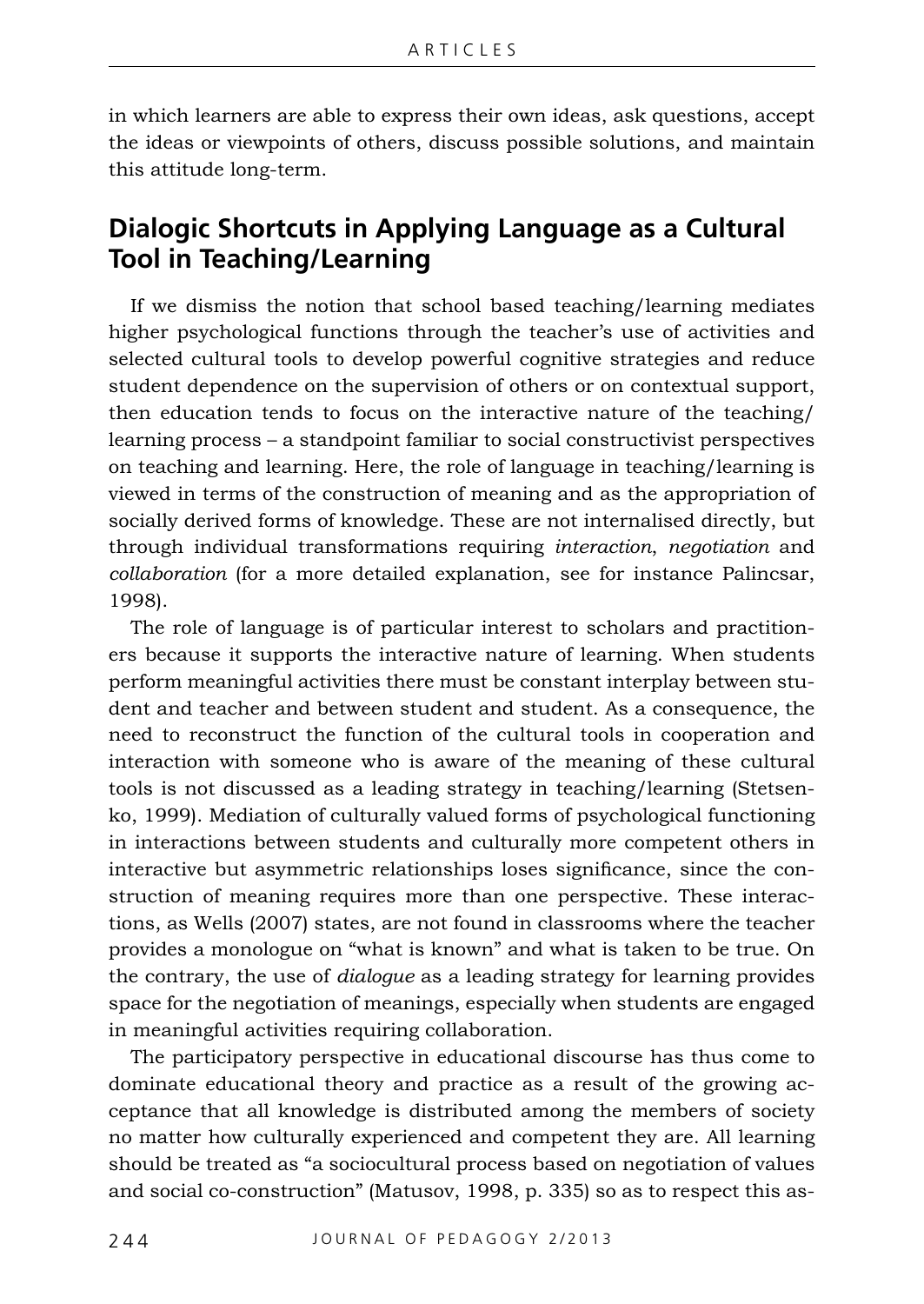pect of knowledge and knowing. Before this perspective can be incorporated into classroom practice, schools must relinquish the dominant position of the teacher in the classroom and his/her key role in mediating culturally valued ways of dealing with problems (as social plans of activity ready to be internalised). Learning in schools should be viewed as constant interplay between the teacher and the students, or among students as a community of learners, where everyone can contribute to the process of learning in a valuable way. Participation in sociocultural activity is thus conceived of as a source of development. The individuals constantly renegotiate responsibility for the activity, redefining the position of those participating and change the course of sociocultural activity (ibid.). Emphasis is placed on dialogic classroom activities performed using discursive practices specific to the target knowledge area so that students are provided with the most effective platform from which they can construct meaning. Dialogic learning is thus gaining popularity in classroom practice because

knowledge is most fully achieved in the dialogue between people who are together trying to solve a problem, construct an explanation, or decide on a course of action. (Wells, 2007, p. 264)

Co-construction of knowledge, "knowing together", is the guiding principle among communities of learners in classroom settings inspired by Vygotsky's work. In contrast to what Vygotsky argued, substantial progress in learning and development is not seen as dependent on teacher-based guidance.

Instead, competencies developed through participation in sociocultural activity are seen as the consequence of the co-construction of knowledge in dialogic settings, particularly if they contribute to learning specific reasoning and argumentation strategies peculiar to particular domains of knowledge (Pontecorvo, 1993). While discussing the issues, individual perspectives can be expressed and compared and members of the collaborating group have to achieve a consensus on how to describe the problem and the steps to be taken in order to complete the task successfully (Burbules & Bruce, 2001). The participants explain their ideas and these are subjected to peer review which, it is assumed, enables the participants to differentiate between the various ideas and select those deserving further consideration from the others, and thus avoiding discussion of marginal, non-productive aspects of the problem (Michaels et al., 2007). Problem-solving discussions among communities of learners are therefore often associated with inquiries comparable with inquiries in scientific communities (Brown & Campione, 1994). Forman and Larreamendy-Joerns (1995) state that new task goals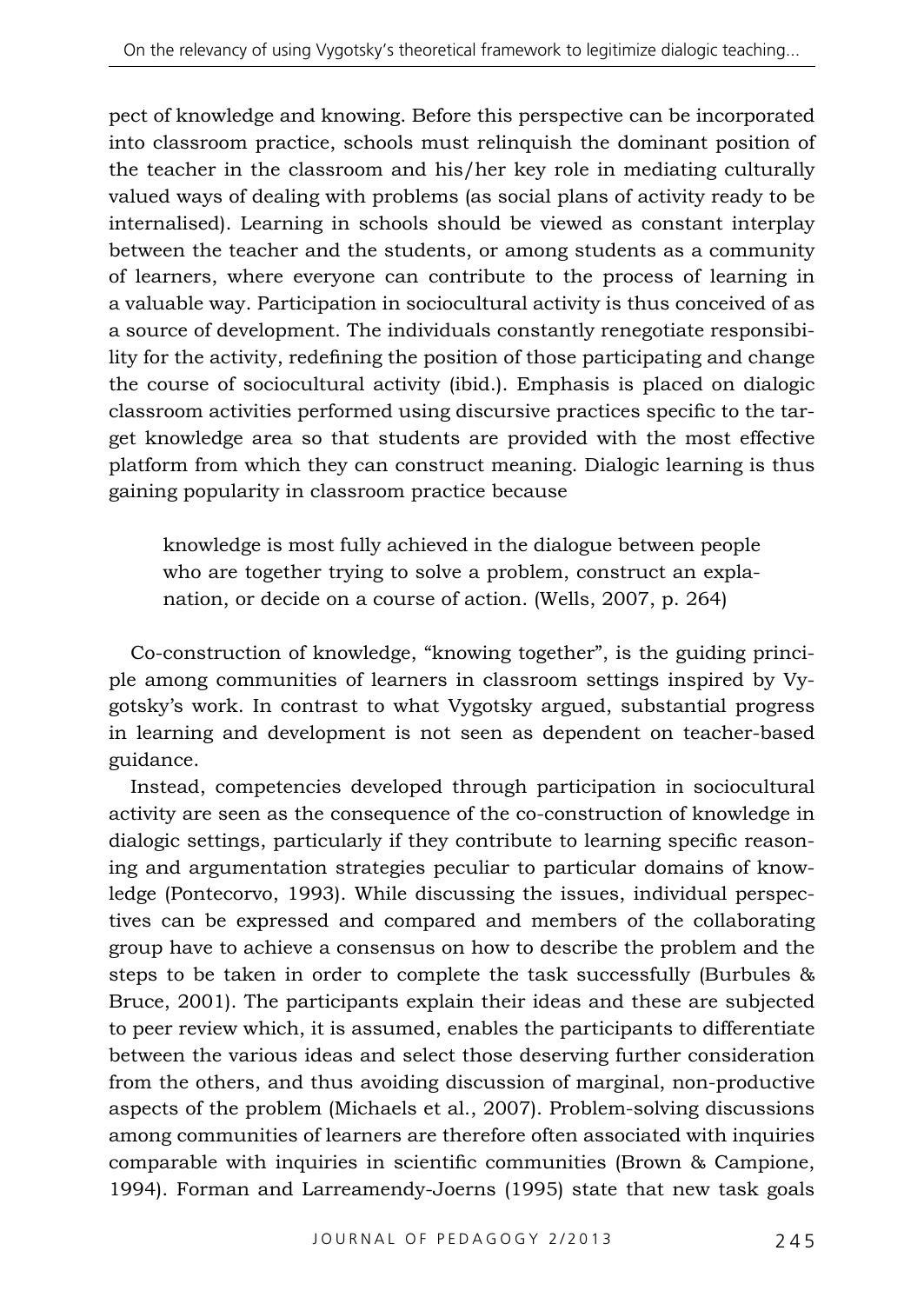can emerge in social interactions, so the social context of learning not only facilitates or impedes the learning process but also changes what can be learned. Learning organised as dialogue thus opens up new dimensions of learning not present in classroom settings relying on the dominant position of the teacher in the classroom and his or her dominion over knowledge.

To avoid reducing the role of language to a semiotic tool designed specifically to develop higher psychological functions, Wells (1999), a prominent advocate of a dialogic approach in education, introduced the concept of *dialogic inquiry*. This explains the development facilitating the potential of language in leaning organised as semiotic apprenticeship. Having identified the role of cultural tools in learning as being specifically attributed to knowledge of academic disciplines, he emphasizes that school activities should introduce learning as problem-solving framed with communication genres peculiar to the academic disciplines. To achieve this, students engage in joint, inquiry-based activities in which they can co-construct significant attributes of the culture and "sources of the culture", while discussing and solving problems. These problem-solving activities are organised to provide opportunities for learning how these specific, academic, communication genres are structured and are used to contribute to solving problems raised within classroom learning more effectively, with specific focus on written language genres (specific problem-solving frames, such as formulating questions and hypothesizing, searching for information in books, writing notes, preparing tables of results or a protocol, writing a report about the inquiry, and so on). While students work on the problem, they discuss possible steps that may help them reach a solution, use information to support or reject the solution and use these communication genres to organize the process of thinking about the problem and to prepare a report on how this problem can be solved. As Wells (ibid.) suggests, even these communication genres are not necessarily used in a strict and formal way (formal attributes of communication genres are part of the students' inquiry), they are to be leading frameworks for students to achieve and to present solutions of problem tasks comparable to those achieved in the academic field.

Although there is discussion in dialogic inquiry of the potential of academic disciplines developing new strategies for dealing with the problem, this is focused more on how academic disciplines are seen externally to approach the problem without acknowledging the values of the academic knowledge. Through negotiating ideas, knowledge and values, students learn to appreciate the process of knowing more than knowledge alone. Thus teachers and official knowledge are losing their dominant position in the classroom, while knowledge is not taken to be *what is known*, what is taken to be true, as a representation of the knowledge of society with inner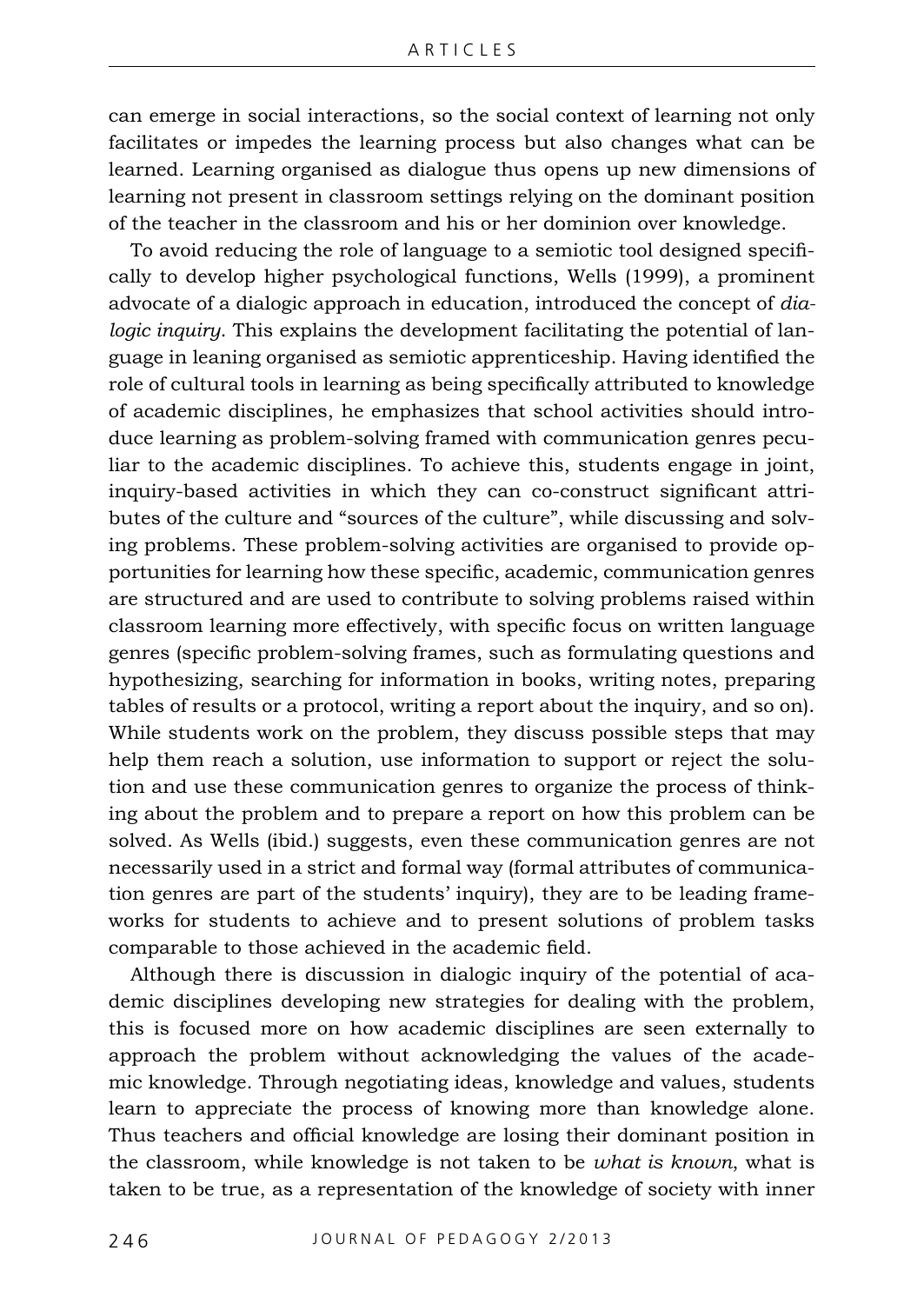logic and cohesive power for maintaining society as a whole (Wells, 2007). Within this theoretical standpoint, knowledge and knowing are distributed among all participants engaged in dealing with the problem, established as the constant, gradual co-constructing of frames for dealing with problems and for presenting solutions, with no aspiration to mediate clear solutions to problems even when they are accessible via the mediation of particular scientific concepts. The question of how to provide students with systematic knowledge and enable them to justify their standpoints using empirical evidence seems to play a minor role in discussions on how to implement Vygotsky's theory into the classroom within this perspective.

## **The Missing Fragments of Interpretations**

Traditional classroom practice is often criticised for its apparently weak potential to initiate and maintain learning in the classroom (Pontecorvo, 1993). However, there is still one unanswered question concerning the dialogic teaching/learning: Is education not seriously focusing on the order and coherence in experience and information, teaching students to just take the information as it comes and take reasoning as a kind of personal response to the world, not troubling itself with information and facts the foundation for innovations in classroom practice, sustainable to represent the Vygotkian perspective in the classroom (Resnick & Hall, 1998)? These issues cannot be considered within the Vygotskian framework unless there is further consideration of how different sorts of cultural tools enable knowledge and control over individual cognition to develop in a form which maximises cultural development (Arievitch & Stetsenko, 2000). This requires critical analyses of how language operates as a semiotic tool in the human mind and how cultural tools can be selected that have the potential to change the cognitive behaviour of individuals peculiar to how higher psychological functions are developed.

First of all, such analyses should focus on the role of language in development-stimulating learning. Vygotsky never raised the issue of developing problem-solving skills or competencies while working on the problem solving task. In his analyses he demonstrated how problem-solving in collaboration with an adult or peer can encourage more dynamic approaches to development and encourage the more competent other to see the potential of future development. But collaboration with an adult or peers alone should not be considered as a mean universally stimulating development because we know little about the functional features of collaboration, the elements of the problem-solving process which may stimulate development (Moll, 1990), especially the various parts of the dialogue-realised activity. Even if we were to consider collaborative problem-based teaching/learning (which must be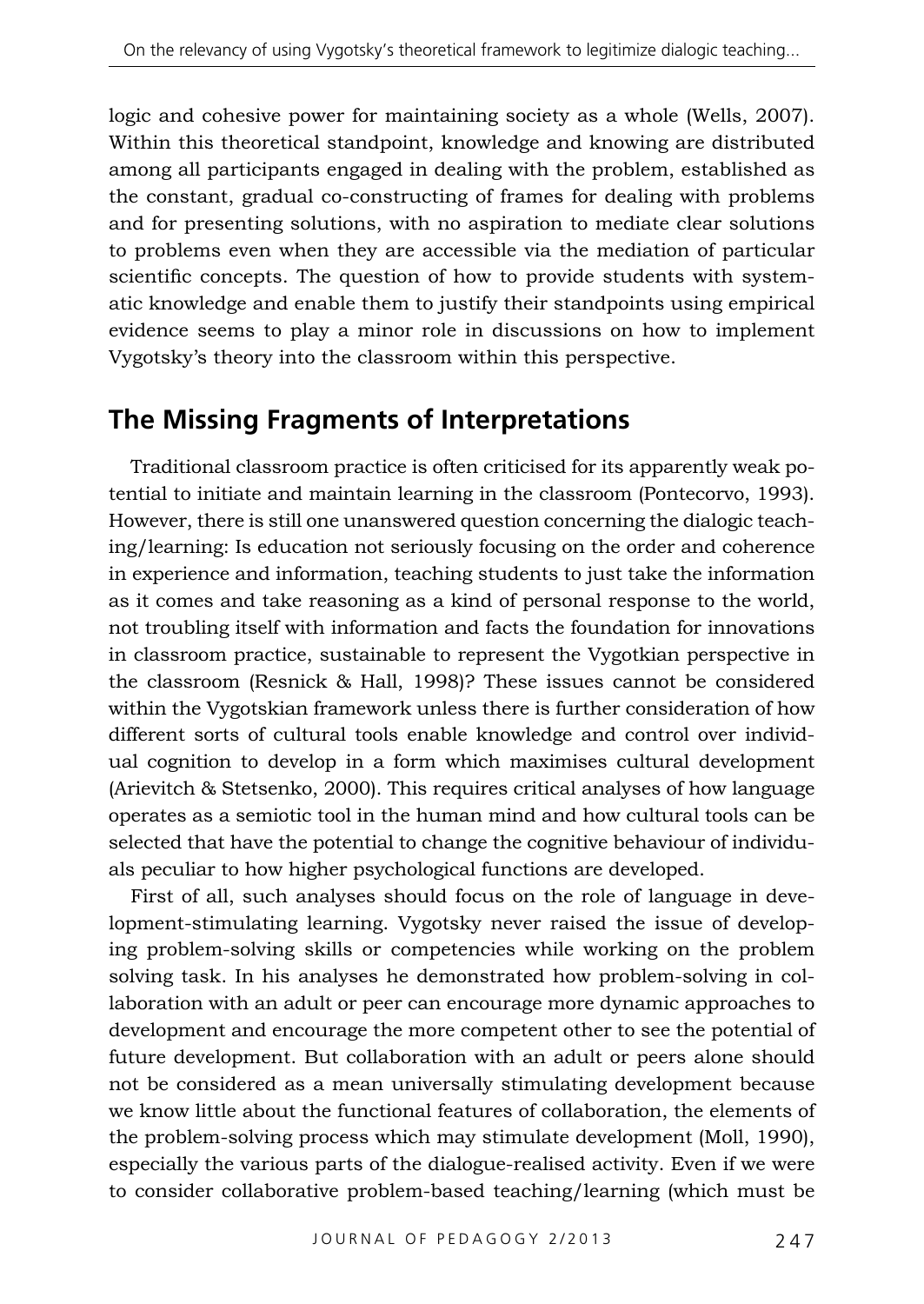followed by dialogue) to be a form of effective learning (Mercer, 2008), we would still have to establish whether all kinds of dialogue have this potential.

Secondly, even if we consider dialogic and interactive learning to be an effective strategy for increasing student activity in the classroom, the role of language requires rethinking in relation to different phases of learning. Analyses of this nature should take inspiration from Gaľperin's work on Vygotsky's concept of internalisation (Gaľperin, 1989) in which he demonstrated how the role of language is transformed throughout the course of dealing with the problem when the social function of language is transformed until it becomes a psychological tool (from external to internal speech). This is because if the role of language changes while being transformed from external into internal speech, educational strategies should respond to this within the parameters of the educational setting and the role of all the individuals involved in learning/teaching.

Thirdly, there should also be discussion on the role of language in learning as a semiotic tool in relation to the role played by other cultural tools in learning and development. As Cole (1996) makes clear, all artefacts (cultural tools) are material and conceptual in nature because they were invented for purposeful human activity. The way in which an object is conceptualised has its roots in the way the cultural tool has evolved in goal-directed human activity and how it is used and the awareness of the existence of the cultural tool simply influences human thinking and ways of talking about it. Since the meaning and function of cultural tools is invented and actively reconstructed in the human community, there must be cooperation and interaction with other people who already understand the meaning of the cultural tool (Stetsenko, 1999). However, the learning function and meaning of the cultural tools may not simply influence the individuals' experiences, knowledge or skills. Some function as semiotic tools (especially language) and play a key role in the emergence of consciousness (Wells, 2007) and in gaining control of and mastering cognitive processes. As Gredler (2009) explains, in the Vygotskian tradition

symbols [semiotic tools] selected to organize and control one's cognitive behavior change nothing in the object of the task nor are they a method to improve or perfect a cognitive operation. Rather, they redirect or reconstruct the individual's cognitive behaviour. (p. 4)

Since it is focussed on language, the dialogic nature of teaching and learning should increase unfettered discussion, reasoning or the sharing of ideas in the classroom but it redirects attention away from the challenges in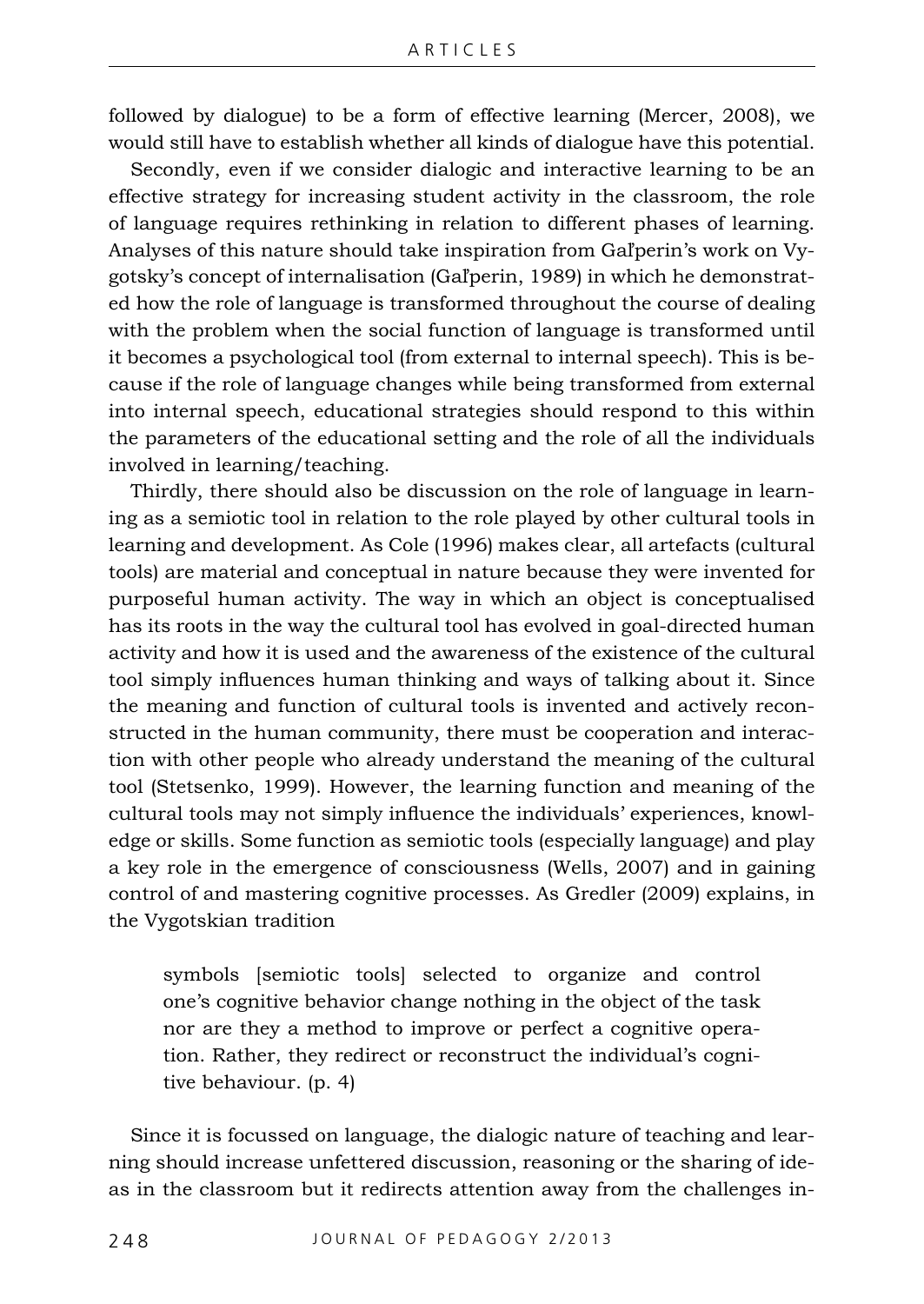volved in basing teaching/learning on highly advanced cultural tools, which are selected as the subject of education transferable into intrapsychological level as psychological tools. As Gredler (ibid.) points out, there are cultural tools (e.g. words) that can function as psychological tools, but all cultural tools do not automatically become psychological tools. For that, interiorised cultural tools have to restructure one's cognitive processes.

# **Conclusion**

It seems that if a dialogic approach is adopted, then innovations powerful enough to overcome the weaknesses of direct instruction are available for classroom settings. And in fact, there is empirical evidence showing that dialogic teaching/learning enables knowledge to be restructured and cognitive processes to take place that are useful in life – emotional distribution of reasoning and thinking, openness to other children's contributions, children's assumption about different and complementary discursive roles within the group and the positive effects of disagreements between children (for instance, Pontecorvo, 1987). However, there is a lack of evidence proving that these classroom practices impact on the development of higher psychological functions as Vygotsky held (1962, 1978) because the process of how cultural tools can help to distinguish thinking from material activity, to develop the ability to deal with problems through independent and selfregulated mental activity and to reach the highest potential of the human psychological system developed with using the most effective – semiotic – cultural tools is barely studied.

Because knowledge is seen as distributed between all participants in the classroom and every student can contribute to solving the problem as he or she decides (regardless of how much their experiences might relate to the topic of inquiry and the nature of their cultural and social backgrounds) and all contributions are seen as being equally valuable (Wells, 2000) teaching/ learning based on dialogue necessarily undermines the value of the systematic structure of knowledge peculiar to academic disciplines and to the systematic structure of the way in which they are mediated. Particularly, when the teacher's role is to orchestrate discussion – focussing students' attention and facilitating negotiation in the interests of consensus building (Forman, 2000), while

partially relinquishing control over the flow of discussion, giving up the habit of evaluating each student contribution, and allowing students to initiate when they have something that they consider relevant to contribute. (Wells, 2007, p. 264)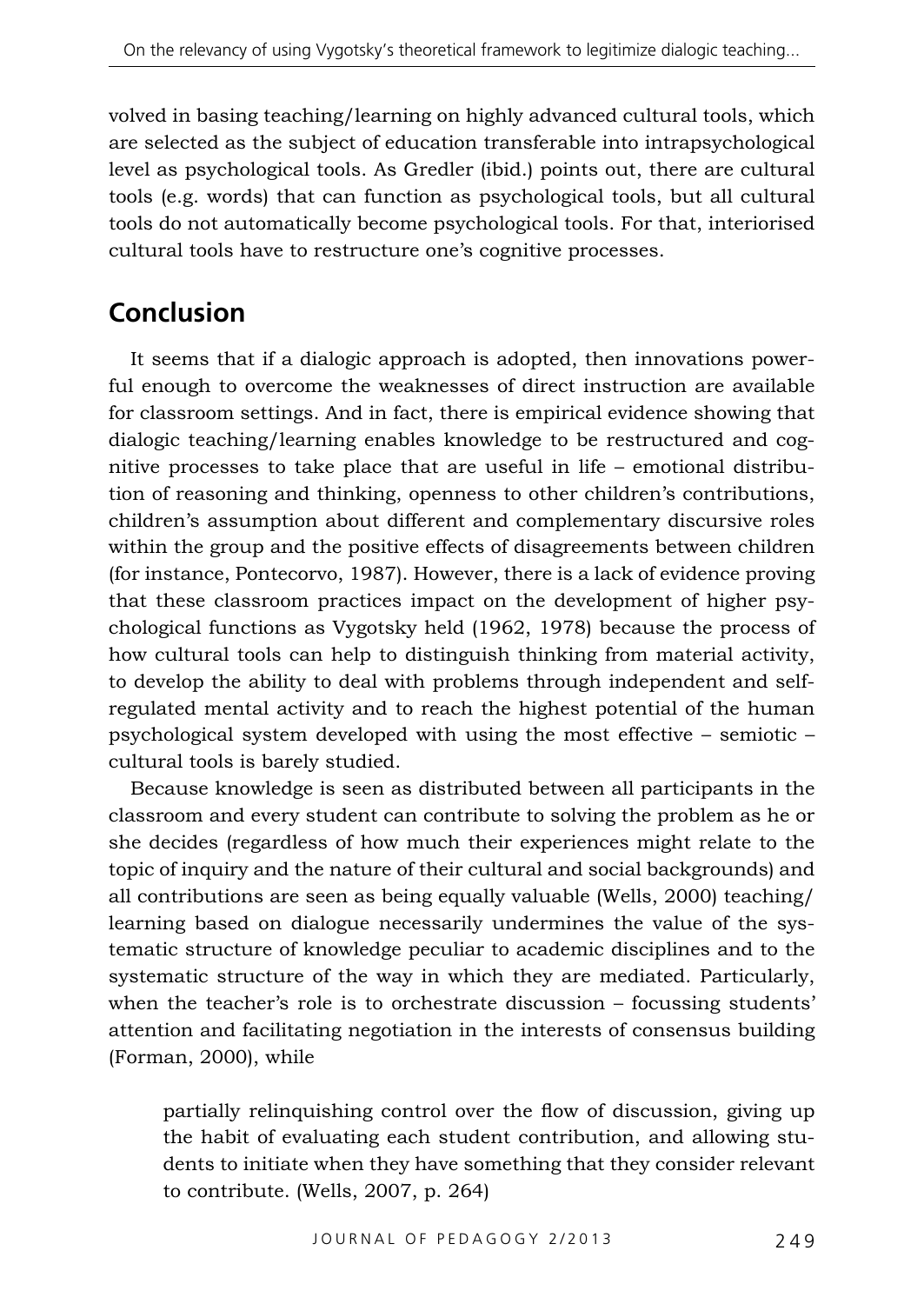With little attention being paid to the question of educational content, dialogic teaching/learning bypasses the potential role scientific concepts may play in the development of higher psychological functions while the individual is involved in theoretical (conceptually based) generalisations or at least has access to the system of knowledge in a generalised symbolic form allowing them find their way around the subject in a systemic way (Arievitch & Stetsenko, 2000). If this perspective is not included, then the potential Vygotsky's theory has to provide innovation in school-based teaching/learning cannot be fully realised.

#### **References**

Arievitch, I. M., & Stetsenko, A. (2000). The quality of cultural tools and cognitive development: Gaľperin's perspective and its implications. *Human Development*, 43, 69-92. Brown, A. L., & Campione, J. C. (1994). Guided discovery in a community of learners. In K. McGilly (ed.), *Classroom lessons: Integrating cognitive theory and classroom practice* (pp. 229-270). Cambridge, MA: MIT Press.

Burbules, N. C., & Bruce, B. C. (2001). Theory and research on teaching as dialogue. In V. Richardson (ed.), *Handbook of Research on Teaching*, (4th ed., pp. 1102-1121). Washington, DC: American Educational Research Association.

Cole, M. (1996). *Cultural psychology: A once and future discipline*. Cambridge: Bellknap Press of Harvard University Press.

Cole, M., & Wertsch, J. (1996). Beyond the individual-social antinomy in discussions of Piaget and Vygotsky. *Human Development*, 39, 250-256.

Díaz, R. M., Neal, C. J., & Amaya-Williams, M. (1990). The social origins of self-regulation. In Moll. L. C. (ed.), *Vygotsky and education. instructional implications and applications of sociohistorical theory*, (pp. 127-154).Cambridge: Cambridge University Press.

Forman, A. E. (2000). Knowledge building in discourse communities. *Human Development*, 43 (6), 364-368.

Forman, A. E., & Larreamendy-Joerns, J. (1995). Learning in the context of peer collaboration: a pluralistic perspective on goals and expertise. *Cognition and Instruction*, 13 (4), 549-564.

Gaľperin, P. YA. (1989). Mental actions as a basis for the formation of thoughts and images. *Soviet Psychology*, 27 (3), 45-64.

Gredler, M. E. (2009). Hiding in plain sight: the stages of mastery/self-regulation in vygotsky's cultural-historical theory. *Educational Psychologist*, 44(1), 1-19.

Gredler, M. E. (2012). Understanding Vygotsky for the classroom: Is it too late? *Educational Psychology Review*, 24, 113-131.

Hasan, R. (1995). On social conditions for semiotic mediation: The genesis of mind in society. In A. R. Sadovnik (Ed.), *Knowlege and pedagogy: The sociology of Basil Bernstein* (pp. 171–196). Norwood, New Yersey: Ablex Publishing Corporation.

Hasan, R. (2002). Semiotic mediation and mental development in pluralistic societies: Some implications for tomorrow's schooling. In. G. Wells and G. Claxton (eds.), *Learning for life in the 21st Century: Socio-Cultural Perspectives on the future of education* (pp. 89-123). Oxford: Blackwell.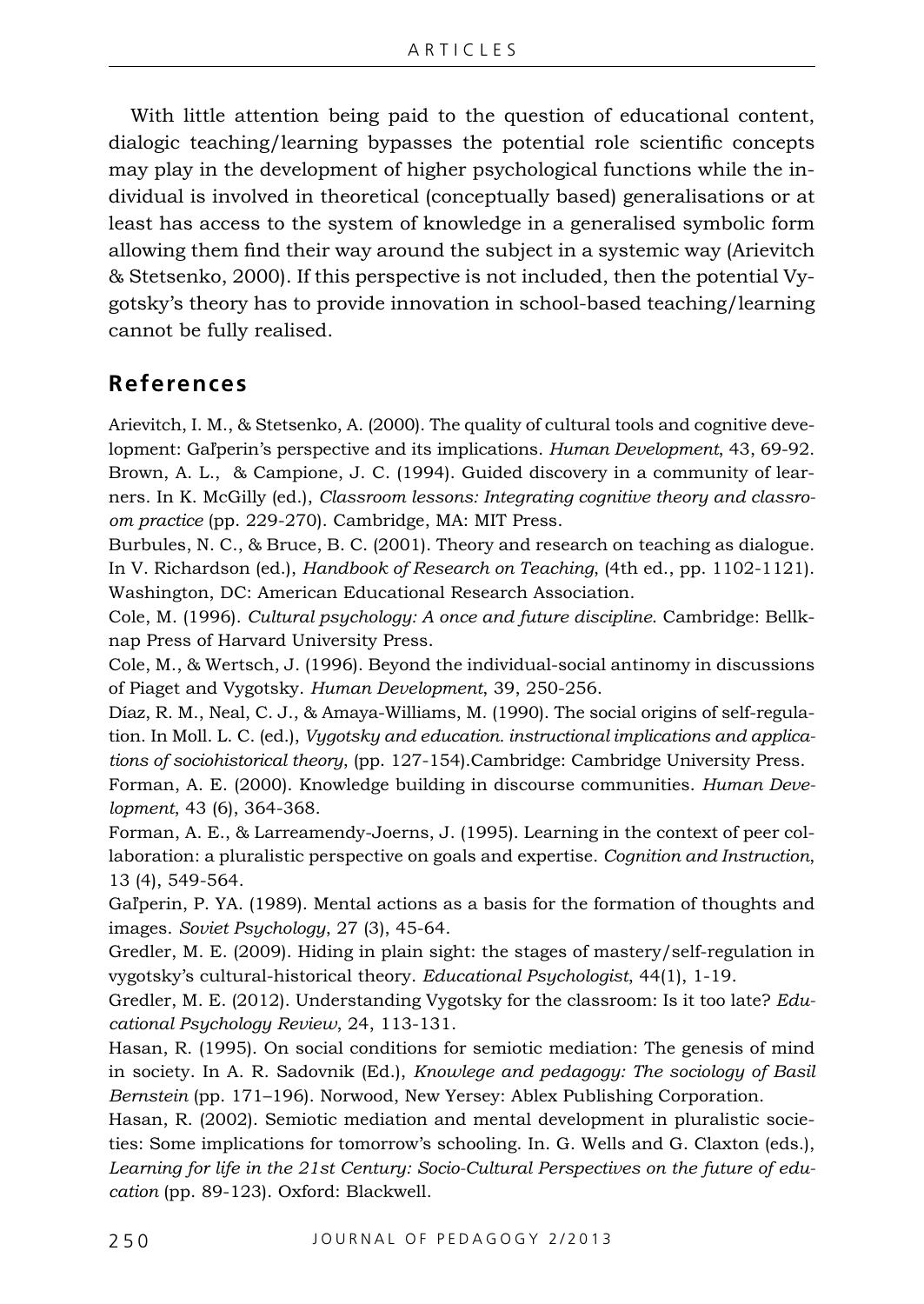Hasan, R. (2005). Semiotic mediation, language and society: Three exotripic theories – Vygotsky, Halliday and Bernstein. In J. J. Webster (ed.) Language, society and consciousness: Raqaiya Hasan (pp. 46-67) London: Equinox.

Hutchins, E. (1996). Cognition in the wild. Bradford: MIT Press.

Karpov, Y. V. (2003). Vygotsky's doctrine of scientific concepts. In A. Kozulin, B. Gindis, V. Ageyev, S. Miller (Eds.): *Vygotsky's educational theory and practice in cultural context* (pp. 65 – 82). Cambridge: Cambridge University Press.

Karpov, Y. V., & Haywood, H. C. (1998). Two ways to elaborate vygotsky's concept of mediation. *American Psychologist*, 53(1), 27-36.

Kozulin, A., & Presseisen, B. (1995). Mediated learning experience and psychological tools: Vygotsky's and feuerstein's perspectives in study of student learning. *Educational Psychologist,* 30(2), 67-75.

Matusov, E. (1998). When solo activity is not privileged: Participation and internalization model of development. *Human Development*, 41, 326-349.

Mercer, N. (2008). Talk and the development of reasoning and understanding. *Human Development*, 51, 90-100.

Michaels, S., O'Connor, C., & Resnick, L. B. (2007). Deliberative discourse idealized and realized: accountable talk in the classroom and in civic life. *Studies in Philosophy and Education*, 27, 283-297.

Moll, L. C. (1990). Vygotsky's zone of proximal development: Rethinking its instructional implications. *Infancia y Aprendizaje*, 50-51, 157-168.

Palincsar, A. S. (1998). Social constructivist perspectives on teaching and learning. *Annual Review of Psychology*, 49, 345-375.

Pontecorvo, C. (1987). Discussing for reasoning: The role of argument in knowledge construction. In De Corte, E., Lodewijks, J. G. L. C., Parmentier, R. and Span, P. (eds.) *Learning and Instruction. A Publication of the European Association for Research on Learning and Instruction* (pp. 71-82). Leuven University Press, Oxford/ Leuven.

Pontecorvo, C. (1993). Social interactions in the acquisition of knowledge. *Educational Psychology Review*, 5(3), 293-310.

Resnick, L. B., & Hall, M. W. (1998). Learning organisations for sustainable educational reform. *Daedalus*, 127(4), 89-118.

Stetsenko, A. P. (1999). Social interaction, cultural tool and the zone of proximal development: In search for synthesis. In: S. Chaiklin, M. Hedegaard & U. J. Jensen: *Activity theory and social practice: Cultural-historical approaches (*pp. 235 – 252). Aarhus: Aarhus University Press.

Tuľviste, P. (1989). Education and the development of concepts: Interpreting results of experiments with adults with and without schooling. *Soviet Psychology*, 27(1), 5-21.

Valsiner, J. (2001). Process structure of semiotic mediation in human development. *Human Development,* 44, 84-97.

Vygotsky, L. S. (1962). *Thought and language*. Cambridge, MA: MIT Press.

Vygotsky, L. S. (1978). *Mind in society: The Development of higher mental functions*. Cambridge: Harvard University Press.

Wells, G. (1999). *Dialogic inquiry: Towards a social practice and theory of education.* Cambridge, MA: Harvard University Press.